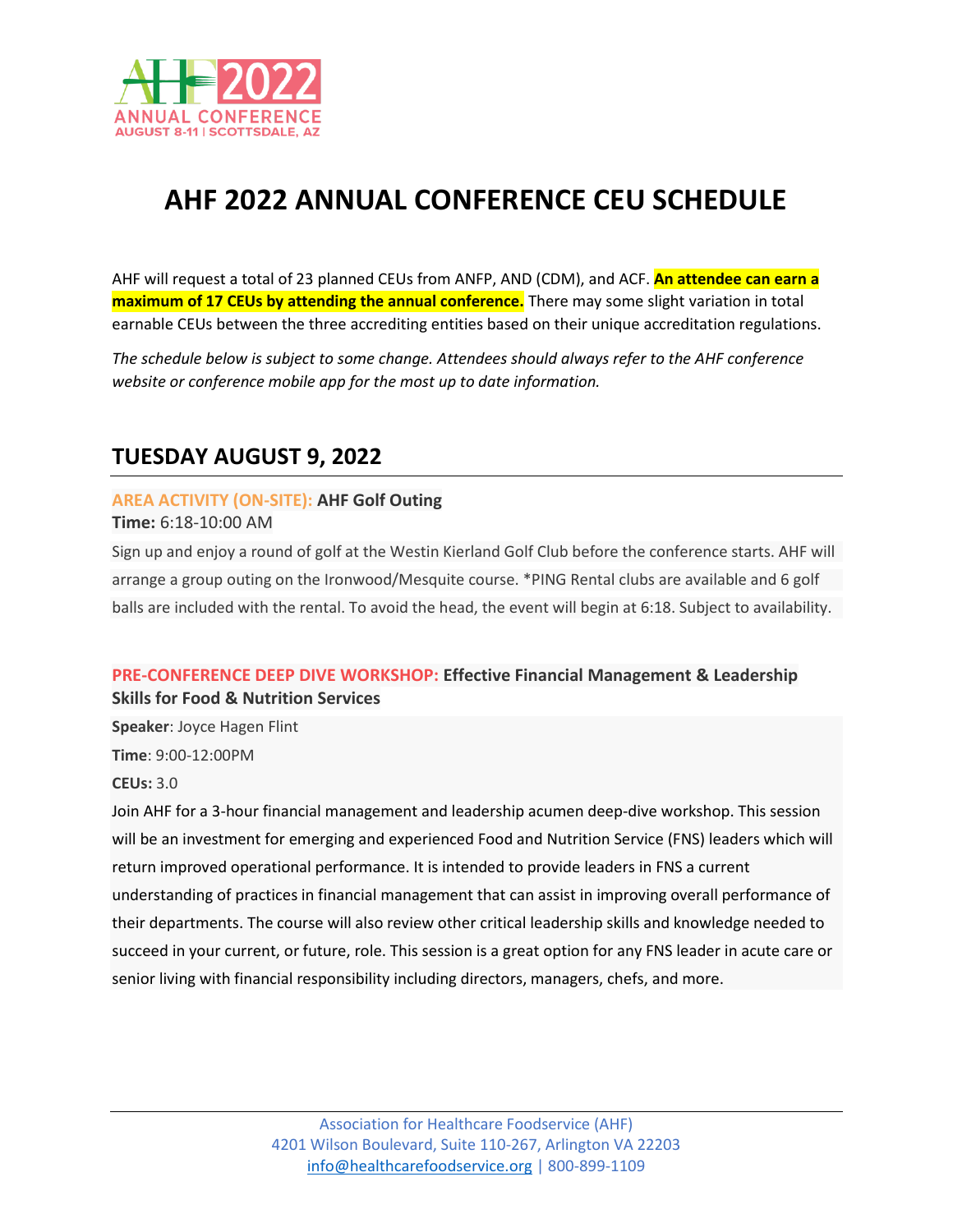

### **AREA ACTIVITIES (OFF-SITE): Native American Fry Bread Making Class**

**Time:** 2:00-4:00 PM

Area activities are local excursions organized by AHF to the surrounding area. The Native American Fry Bread Making Class will be a unique opportunity to experience the local flavor of Arizona. Take the class taught by local experts and then take time to explore the Native American Market.

# **AREA ACTIVITIES (ON-SITE): AHF Work-Life Balance Poolside Party**

**Time:** 2:00-4:00 PM

Join AHF for a fun, casual, networking event – *poolside*! Attendees and their guests are encouraged to join us to network, chat, swim, and get to know one another – and our sponsors – better. This is a great chance to relax before the conference begins and add some work-life balance into your day! As this is a simple fun, free, meet-up style event attendees are able to order food and drinks from the hotel pool staff while they chat with colleagues and friends.

# **FOCUS GROUP DISCUSSION: Defining Your Brand Statement**

**Speakers:** Amanda Goldman, Dana Fillmore **Time**: 4:30-5:30 PM

**CEUs**: 1.0

Earn extra CEU's and join AHF sponsor Gordon Food Service for a unique and intimate discussion focused on defining your brand statement. Knowing and delivering on a well-defined brand statement will help you differentiate your dining venue in a way that your guests (residents, employees, etc) value. A good brand statement can even build culture for your team. We will share some examples of dining brands, and discuss key components to consider when developing your own.

### **PRE-RECEPTION: New Attendee Orientation**

**Time:** 6:00-7:00 PM

A simple and fun networking event for new attendees to get to know each other and AHF leadership.

Come ready for the opening reception directly afterward!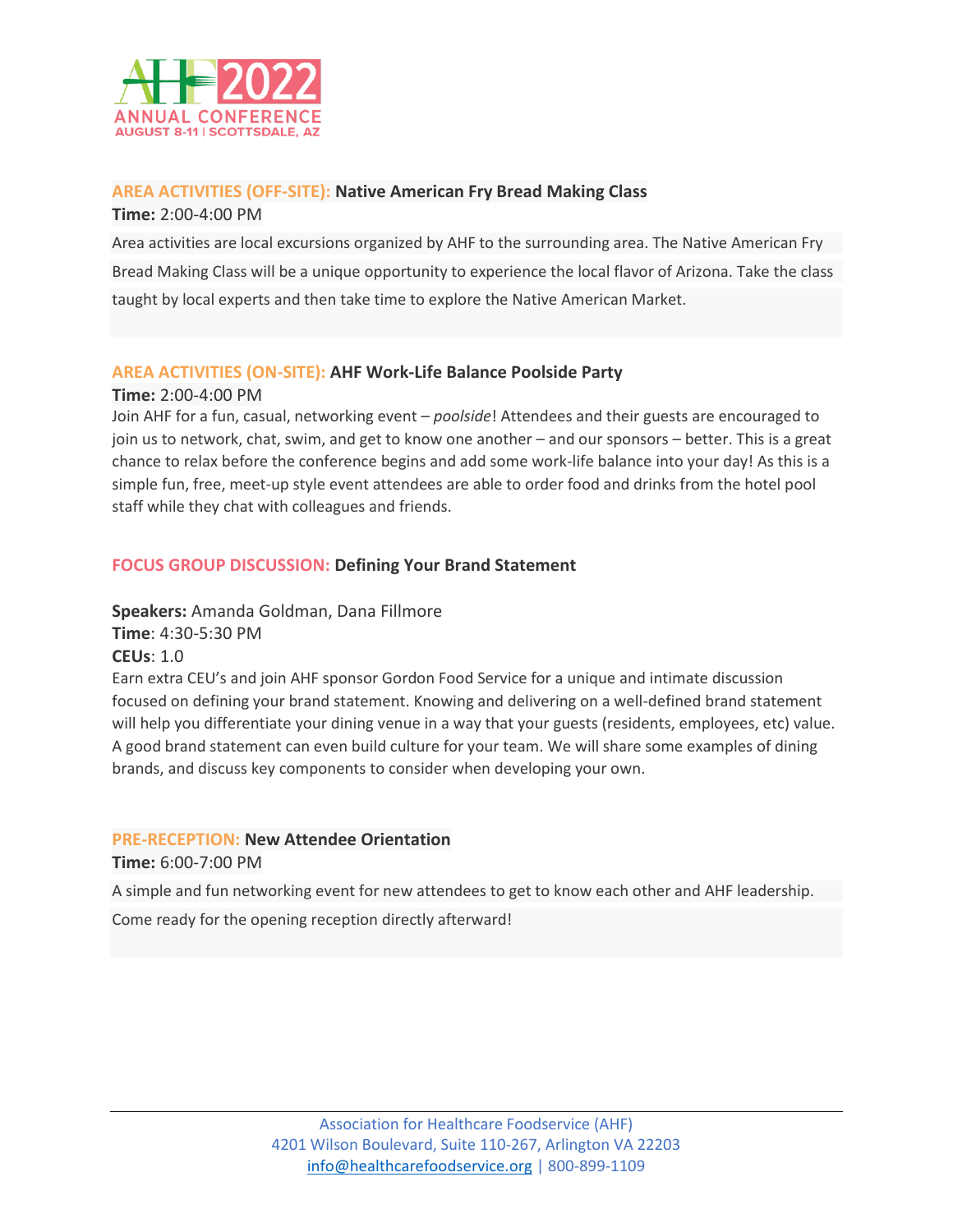

#### **RECEPTION: Opening Reception**

**Time:** 7:00-10:00 PM

Join us for the first reception of the week! This is your chance to reconnect with friends and colleagues after a long separation. Be sure to come ready to safely network, make new connections, and most of all have fun. Our **electric desert theme** will be sure to wow while you listen to our One Woman Band.

# **WEDNESDAY AUGUST 10, 2022**

#### **KEYNOTE SESSION: Kitchen Sessions: Inspired Leadership**

**Speaker**: Michael Lomonaco (Chef & Partner of Porter House Bar & Grill NYC)

**Time**: 8:15-9:15 AM

**CEUs:** 1.0

As a chef and restaurateur, Michael Lomonaco knows that while there is no single "recipe for success," there are certainly key ingredients that need to be present in each and every one. Through his years of dedication and innovation in his restaurants and in the hospitality industry as a whole, Michael's wellestablished reputation for thoughtful leadership is based on inclusiveness and kindness. His firmly held belief that enabling others to develop their own goals and harness their "inner entrepreneur" propels businesses from merely surviving to thriving achievement. His commitment to "doing the work" shows through his engagement in mentorship and his support of his industry and community.

### **CONCURRENT SESSIONS: Roundtable Discussions**

# **Time:** 9:30-10:30 AM **CEUs:** 1.0 per session

Replacing traditional presentations, AHF will host guided roundtable discussions where you can learn from your peers. Three rooms will be provided each focusing on a different topic (or topics). Attendees will be able to select from the following three room topics and join their peers in a guided networking discussion. This is a great opportunity to learn from your peers and make new connections.

- **Room 1:** Menu Flexibility & Supply Chain Challenges
- **Room 2:** HR: Recruiting, Engaging, Retaining Staff
- **Room 3:** Foodservice During & Post Pandemic What are you carrying forward?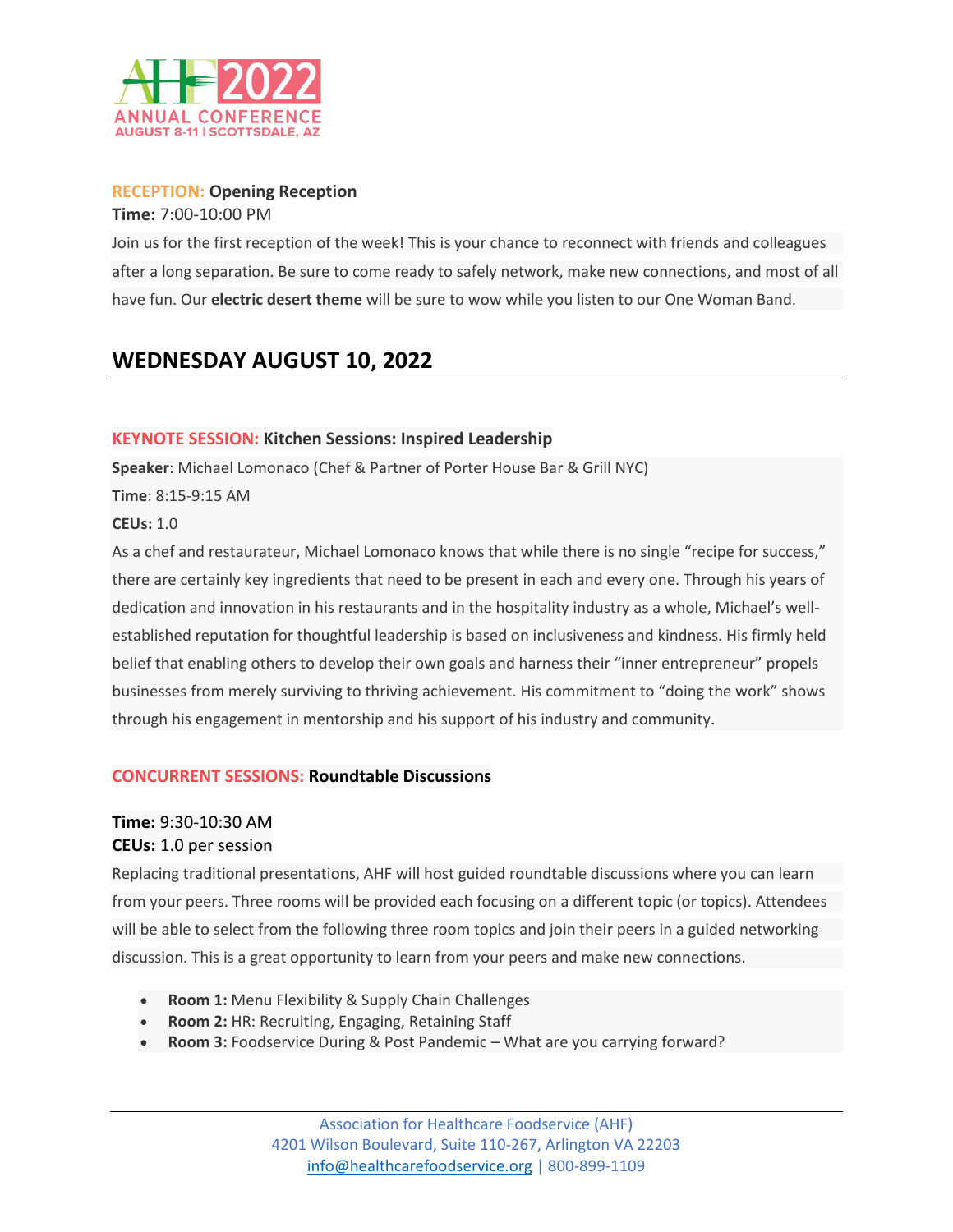

# **KEYNOTE SESSION: Sweat the Small Stuff: 12 Fresh Perspectives for your Food Program Moving Forward**

**Speaker**: Doug Johnson (Patient Experience Officer, Edward-Elmhurst Health) **Time**: 11:00-12:00 PM **CEUs**: 1.0

Join Doug as he shares fresh perspectives on staging personal and memorable experiences for your team, your customers, and your patients. Twelve principles will be shared to inspire you and challenge you to change the world! You'll be invited to identify the main principles that you will bring back to your organization and implement with your team immediately. In this session, you'll learn the difference between experience by design and experience by default and you'll capture fresh perspectives for your food program moving forward. We can't wait to see you there! It's going to be fun!

# **AHF TRADESHOW: Tradeshow & Marketplace (Lunch in Hall by Sponsors)**

# **Time:** 12:00-3:30PM **CEUs:** 3.5

Our Tradeshow is one of our most loved events of the conference. Browse new products, materials, and services from our amazing business partners. Our sponsors have spent all year building new innovations to help operators that are battling an ever-shifting environment. Grab lunch from our sponsor booths as you browse and try out their latest product offerings.

# **CONCURRENT SESSION: Culinary Medicine**

**Speaker**: Michael S. Fenster (Cardiologist. Professor. Chef. Storyteller.)

**Time**: 3:30-4:30 PM

### **CEUs:** 1.0

The presentation will cover an introduction to Culinary Medicine as it is taught at The University of Montana. What it is, how it fits within the world of both (preventive) medicine and the culinary arts and where and how it extends beyond both. We will trace the changes to our food and food pathways within a cultural context; one that has in parallel altered the course of our health as individuals, a nation, and a planet. A brief discourse covers the failures of medicine and nutrition over the last 75 years (as well as lauding the successes) and exposes persistent food/health myths (i.e., eating fat makes you fat). We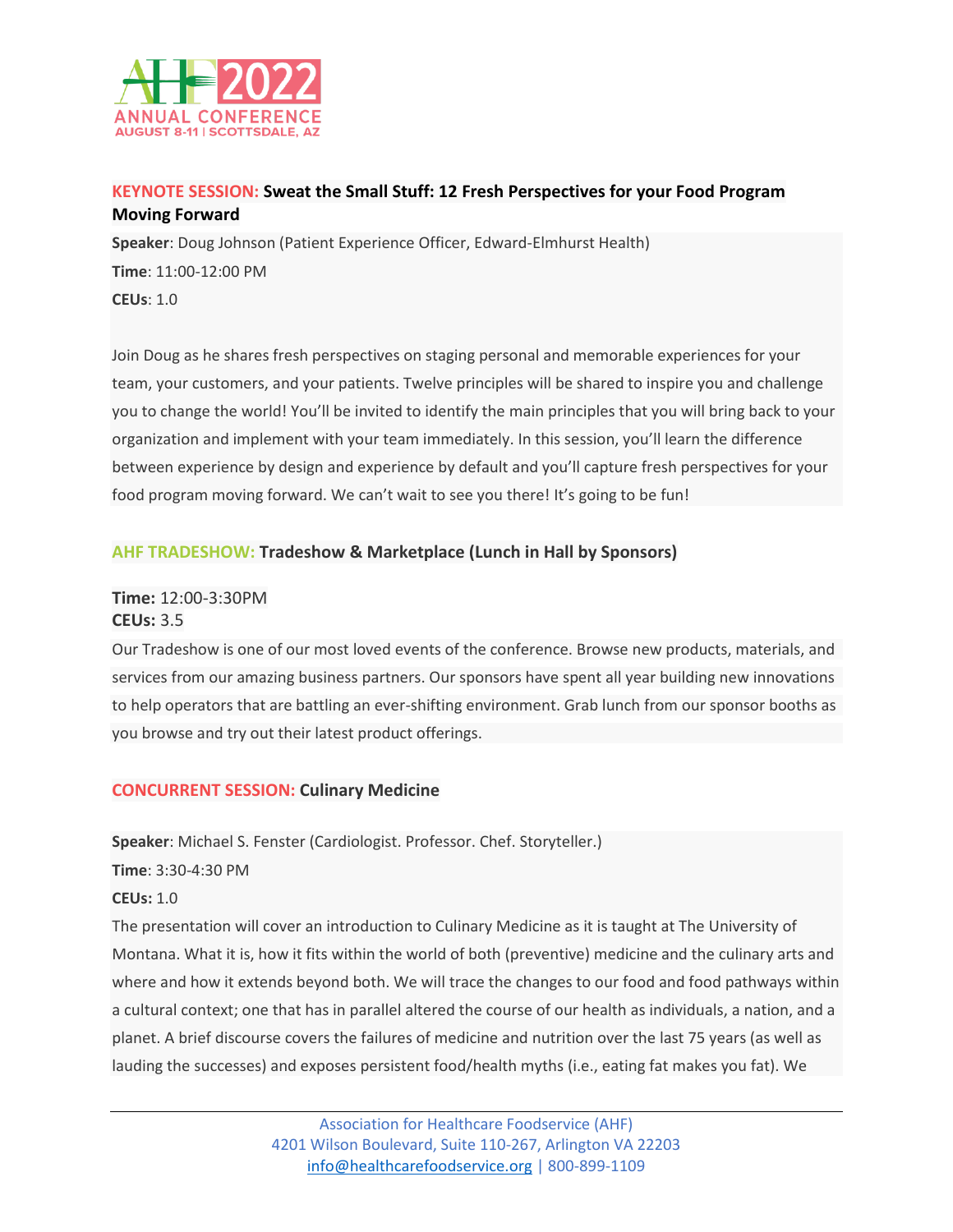

focus on the devil in dessert, and the problem of ultra-processed foods (UPFs). The data correlating UPFs and modern disability and disease will be presented. Finally, we will present the Culinary Medicine solution and how healthcare foodservice is a critical lynchpin in the quest for success.

# **CONCURRENT SESSION: A Roadmap to Creating a Best-in-Class Retail Experience and Ecosystem**

**Speakers**: Bruce Thomas (Geisinger Health System), Steve Cerullo (Geisinger Health System), George Cranmer (Trinity Hospitality Services), Cory Sullivan (Health Hospitality Partners) **Time**: 3:30-4:30 PM

#### **CEUs:** 1.0

Why is retail in healthcare an ongoing challenge? During this session, the panelists will address the current staffing, budget, and resource constraints. The session will provide real-life case studies and retail strategies to make your retail offerings more relevant, innovative, and elevated. Operators will leave with concrete takeaways to cultivate enhanced C-suite engagement, further support their organization's mission, and combat employee burnout.

# **CONCURRENT SESSION: Replace or Maintain: Fresh tactics on how to approach Capital Planning and Investments**

**Speakers**: Lisette Coston (Saint Francis Health System), Christine Guyotte (Rippe Associates), Julie Meddles (The Ohio State University Wexner Medical Center), Becky Smith (Clark Food Service Equipment), Joe Carbonara (Foodservice Equipment Sales) **Time**: 3:30-4:30 PM

#### **CEUs:** 1.0

Experts predict that the Supply Chain issues will persist for the next 24 months which has created a demanding and often confusing approach to Capital Planning and Investments. Coupled with the volatile availability and pricing of materials like stainless steel, navigating what is shaping to be a post-pandemic market is proving to be more difficult than expected. Join our panel of experts as they outline Fresh processes and tactics that will assist with the submission of capital requests and aid in procuring small and large equipment in this complex market.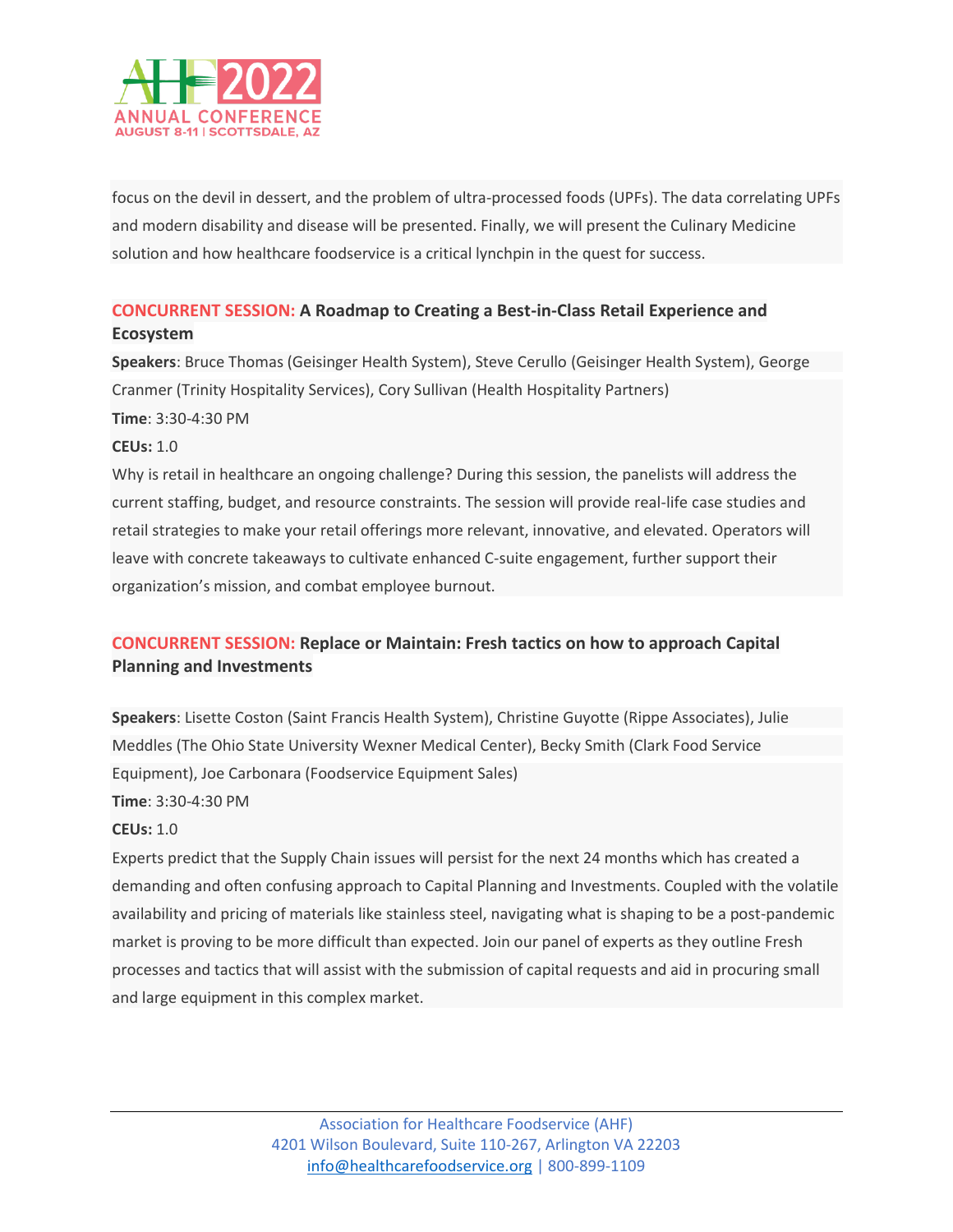

#### **RECEPTION: AHF Culinary Competition & Reception**

**Time:** 6:00-8:00 PM

Join us to watch 5 culinary teams from across the country battle it out for the title of 2022 Culinary Competition Champions. Teams will compete over the course of our 2-hour event. While you cheer the competitors on, you'll be enjoying ample food, networking, and drinks. You don't want to miss this!

### **AFTER PARTY! AHF Culinary Competition Afterparty**

#### **Time:** 8:00-10:00 PM

Now that the competitors have been crowned, it's time to kick back and enjoy the after-party! The After Party will feature entertainment, late-night bites, and a nightcap (or two) to close out the evening. This is your chance to unwind and have some fun before tomorrow's sessions all while you celebrate the culinary competitors! Be sure not to miss out on our mod chic theme complete with after-party snacks, comfortable seating and a DJ!

# **THURSDAY AUGUST 10, 2022**

#### **EXERCISE ACTIVITY: Rise and Shine PiYo**

**Instructor**: Sarah Karnatz

**Time**: 6:15-7:15 PM

Start the morning with a 1-hour PiYo class, led by AHF member, Sarah Karnatz. PiYo is a type of exercise that blends the best of Pilates and Yoga. Designed to be a low-impact exercise that doesn't involve jumping but will elevate your heart rate through intense stretching. PiYo uses dynamic fast-paced cardiovascular moves and bodyweight strength training. Sign up during registration and meet us at the Outside Covered Area Marshall's Outpost Pavilion. Towels will be provided.

# **SPONSORS/EXHIBITORS: Business Partner De-Brief (Breakfast Provided)**

#### **Time:** 7:30-8:30 AM

All AHF sponsors and exhibitors are encouraged to join us for a complimentary breakfast while we discuss the Wednesday tradeshow. Our debriefs are a great time to discuss as a group what went well and where AHF could make improvements for next year. Exhibit hall-only personnel are welcome.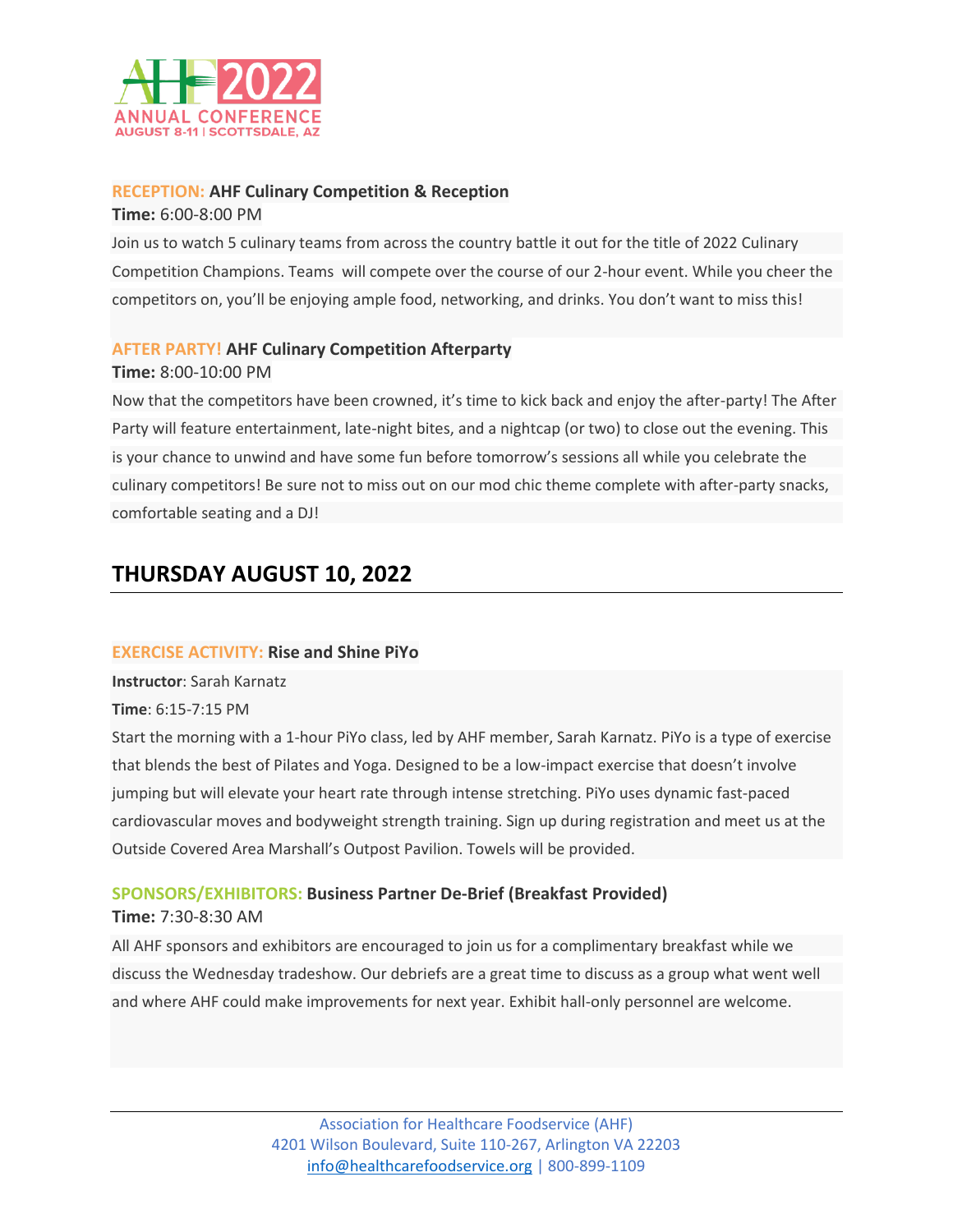

# **MAINSTAGE SESSION: Morning Roundtable Discussions Time:** 8:30-9:45 **CEUs:** 1.0

Instead of a traditional presentation, AHF is taking a *fresh* approach to our Thursday morning keynote. All AHF attendees will be invited to join in a morning roundtable discussion session. This will be an amazing opportunity to discuss today's pressing issues with peers face-to-face and walk away with real practical tips to meet current challenges. Further details about the session and topics that will be covered will be posted shortly.

#### **MAINSTAGE SESSION: AHF FISH Talks – Staffing & Labor**

**Speakers**: Jeanine Cosgrove (At Your Service Staffing), Peter Testory (University of Wisconsin), Dr. Jeffrey Thomson (CEO Emeritus, Gunderson Health) **Time**: 10:00-11:30 AM **CEUs**: 1.5 FISH stands for Food, Innovation, Service Hospital. Four dynamic industry speakers will present on the topic of staffing and labor. Each will give a dynamic 15-minute Ted-talk style presentation and will conclude with a Q&A panel-style session.

### **MAINSTAGE SESSION: Celebrate Excellence Awards Luncheon**

**Time:** 12:15-1:15 PM **CEUs**: 1.0 from ANFP and ACF Take a break for a special seated (tasty!) meal while you watch AHF present awards to our 2022 industry leaders. During this session, you will hear about the amazing accomplishments of our 2022 Award winners. Be sure to help us celebrate your peer's achievements!

### **CONCURRENT SESSION: Celebrate Cultural Diversity with Culinary Traditions**

**Speakers:** Amanda Goldman (Gordon Food Service), Dana Fillmore (Gordon Food Service), Gregory Wetzel (Eskenazi Health Services)

**Time**: 1:30-2:30 PM

#### **CEUs:** 1.0

We all know that food plays an important role in cultural identity and offering diverse menu selections can be a meaningful way to foster an environment of inclusion. Join this interactive session as we discuss ideas and real-life operator strategies to enable your foodservice department to play a leading role in promoting diversity & inclusion within your organization. We will explore delicious culinary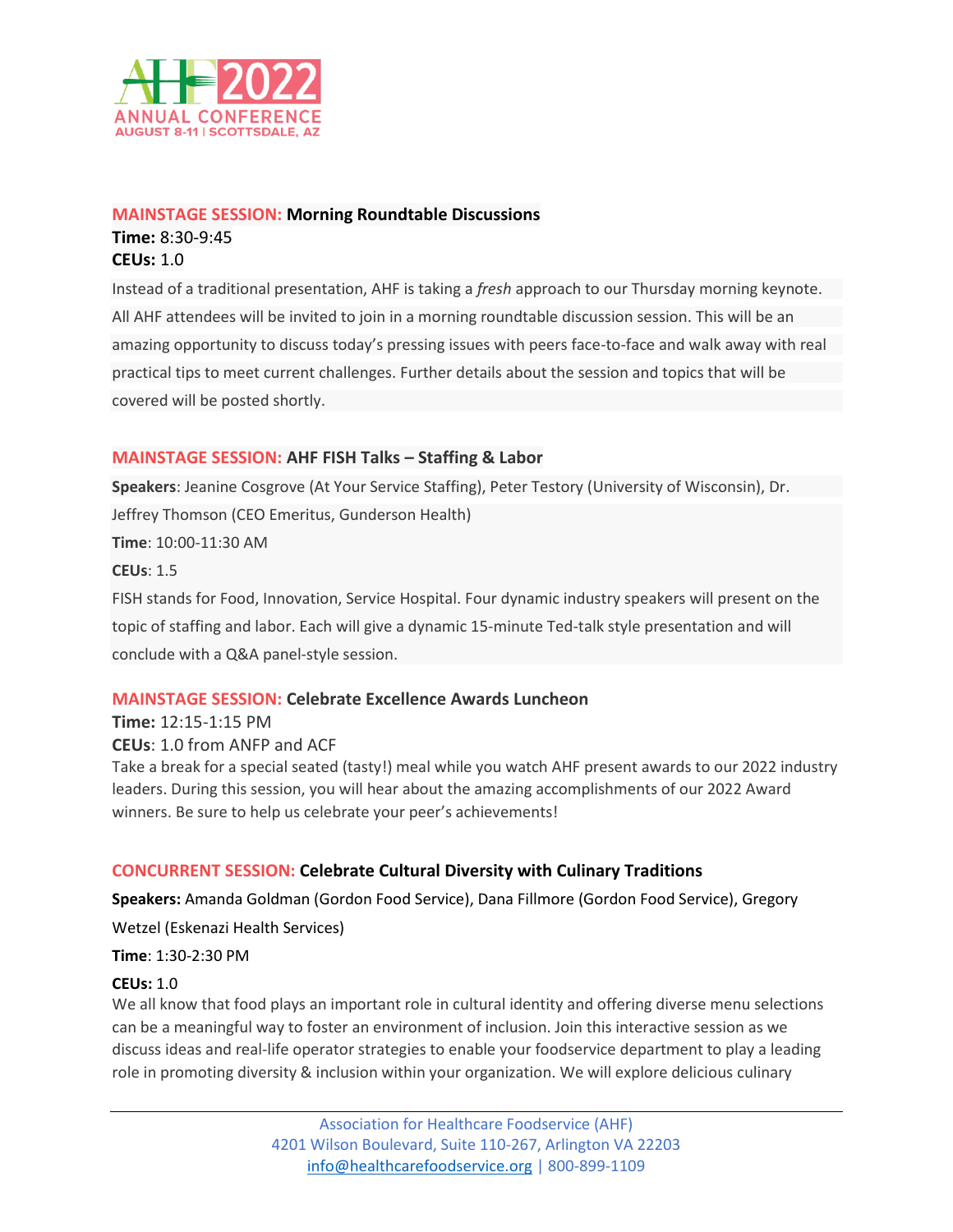

offerings from various cuisines that will appeal to staff, patient and resident senses, enhance persondirected care, and elevate the dining experience. Attendees will leave with practical and innovative resources and ideas to celebrate cultural diversity.

#### **CONCURRENT SESSION: Disaster Survival Kit**

**Speakers**: Neal Lavender (JPS Health), Almarie Talavera (JPS Health)

**Time**: 1:30-2:30 PM

#### **CEUs:** 1.0

In this session, the speakers will use real-life scenarios to explore how one organization maneuvered through multiple disasters and improved service operations as a result. Using a Plan – Do- Check – Act approach to improve processes and services in any situation continually.

# **CONCURRENT SESSION: The Future is Now: Leveraging technology to combat the next wave of obstacles**

**Speakers:** Mike Folino (Akron Children's Hospital), Dan Henroid (UCSF Health), Drew Patterson (Zink

Food Service),

**Time**: 1:30-2:30 PM

**CEUs:** 1.0

#### **Moderator**: Benita Gingerella (Foodservice Director)

Industry leaders predict that the current supply chain and labor shortage issues will persist for a minimum of two years before we start experiencing recovery. As we look for Fresh solutions to these stale issues, our panel of experts will show the immediate impact of available technologies and how implementation is more approachable than ever.

#### **KEYNOTE SESSION: Leading & Living With Soul!**

**Speaker**: Denise Boudreau, MHA, LNHA

**Time**: 3:00-4:00 PM

**CEUs:** 1.0

Who you are, what you hold dear, what upsets you, and what underlies your decisions as a leader are all connected to your personal values. The missed opportunity is, most people never take the time to learn what those precious and powerful intrinsic things are! In this session you will have the opportunity to do an introspective reflection on your very own personal values, and recognize how they influence your personal and professional endeavors including overcoming the current staffing crisis. You'll learn